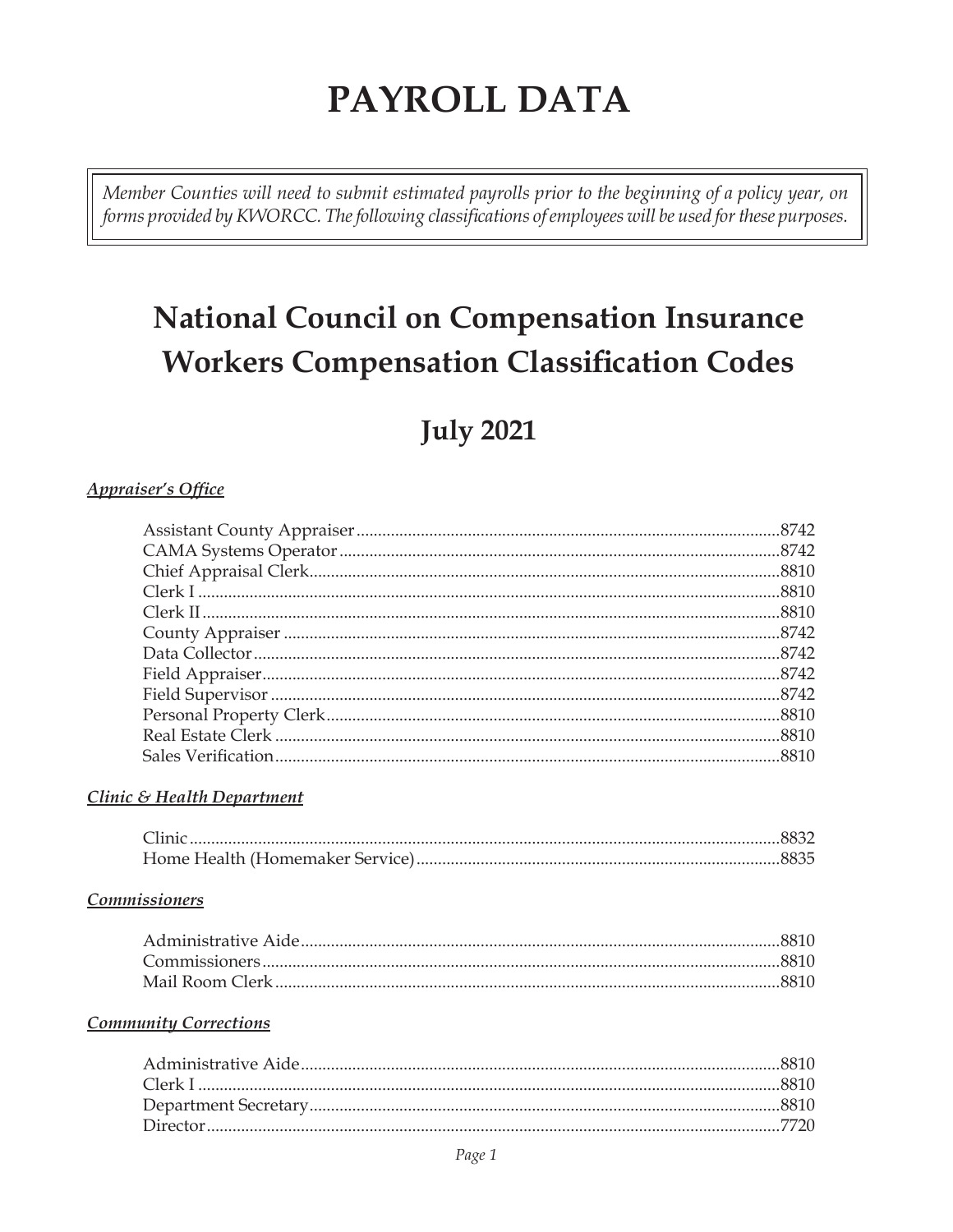#### **County Attorneys**

### **County Clerk**

### **Emergency Management**

### General Service

### **Juvenile Corrections**

### **Landfill**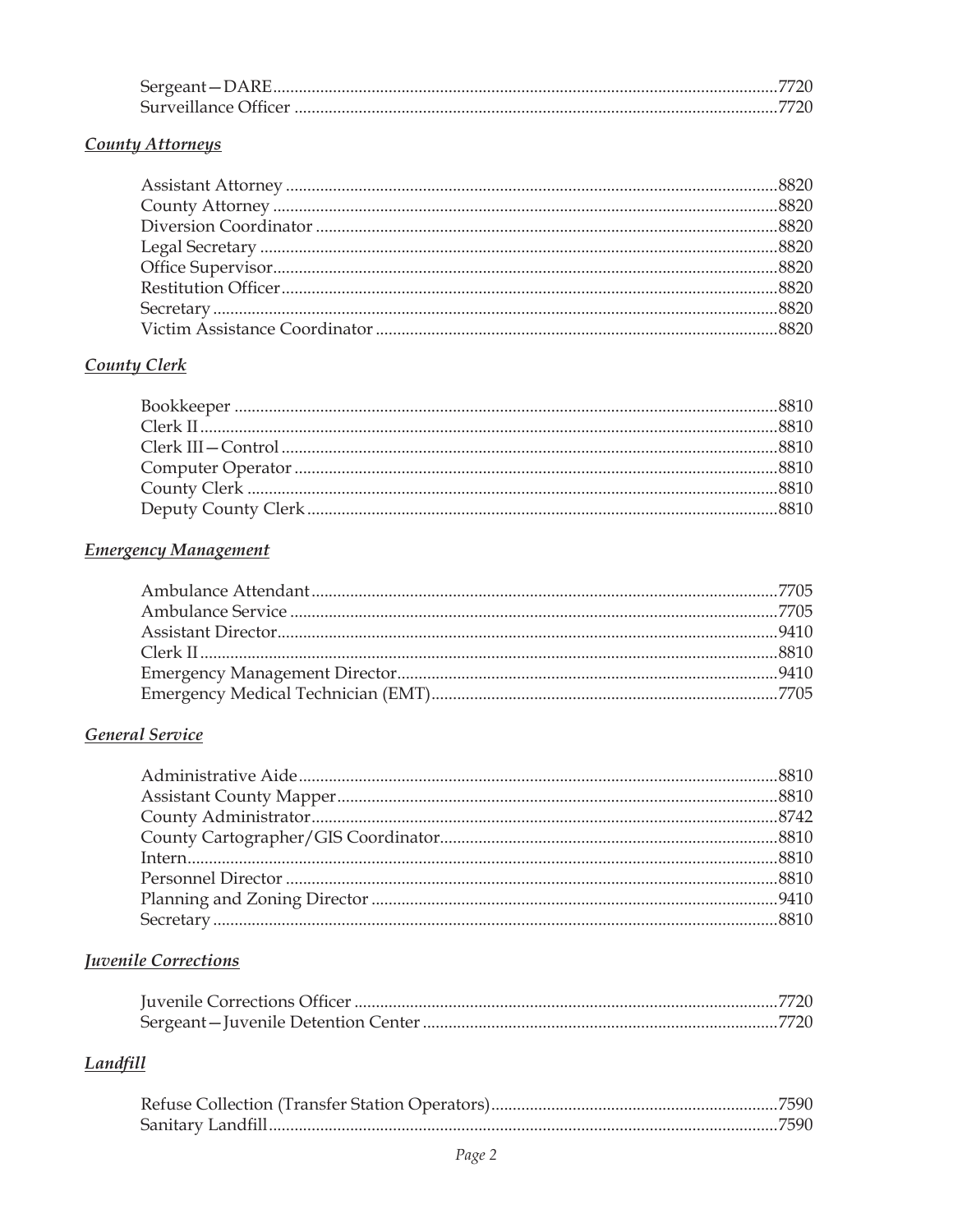### **Park/Noxious Weed Department**

## Register of Deeds

### Road & Bridge Department

| .8810 |
|-------|
| .5506 |
| .5222 |
| .5506 |
| .5506 |
| .9410 |
| .5506 |
| .5506 |
| .5506 |
| .5506 |
| .5506 |
| 5506  |
| .5506 |
|       |
| .1624 |
| 5506  |
| .5506 |
| .5506 |
| 5506  |
| .5506 |
| 5506  |
|       |

## **Sheriff's Office**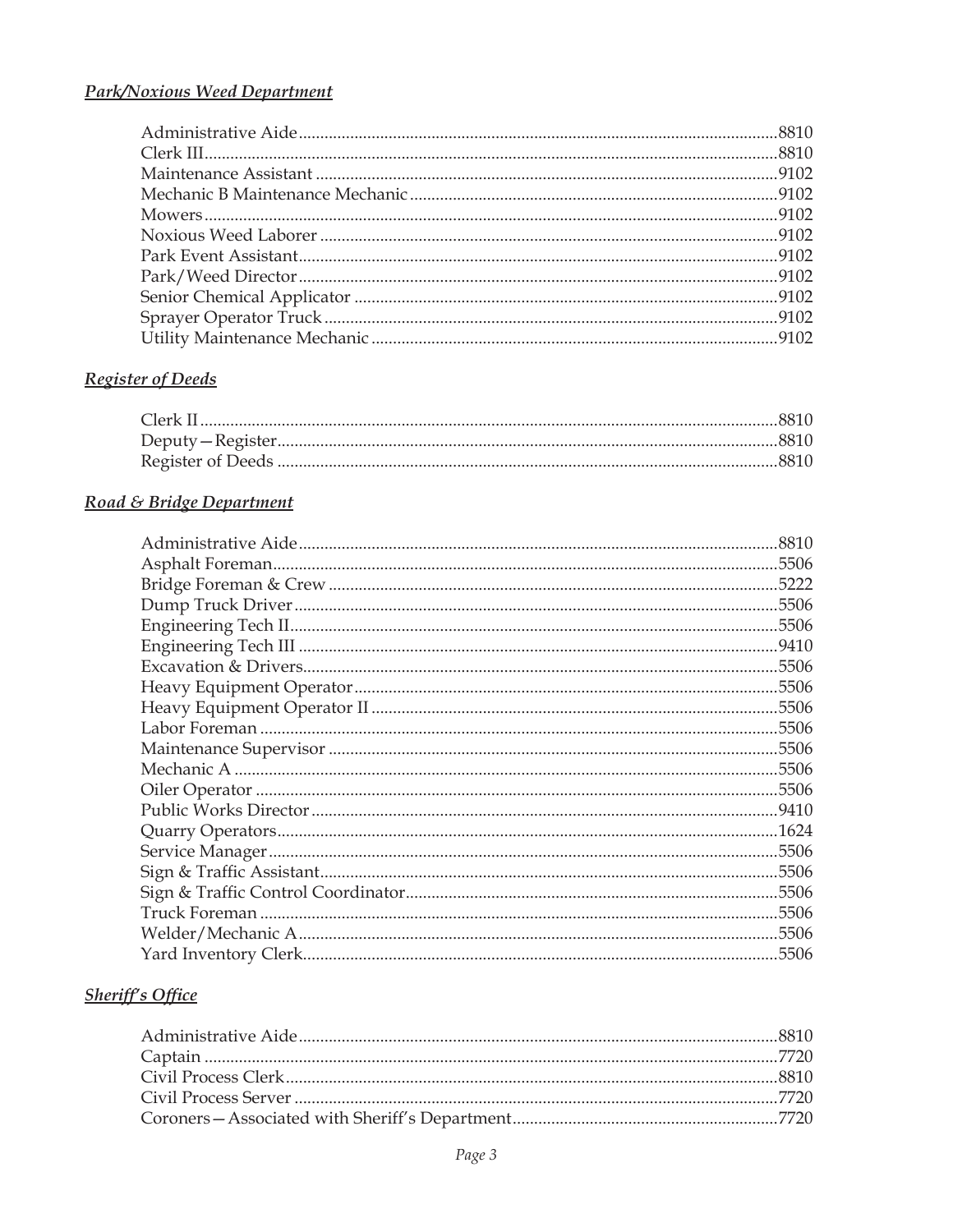| .7720 |
|-------|
|       |
|       |
|       |
|       |
|       |
|       |
|       |
|       |
|       |
|       |
|       |
|       |
| .7720 |
|       |

### **Treasurer's Office**

### **Miscellaneous**

| .7403 |
|-------|
|       |
|       |
|       |
| .9410 |
| .7380 |
|       |
|       |
| .7710 |
| .7711 |
| .7590 |
|       |
| .8810 |
|       |
|       |
|       |
|       |
| .7711 |
| .8810 |
|       |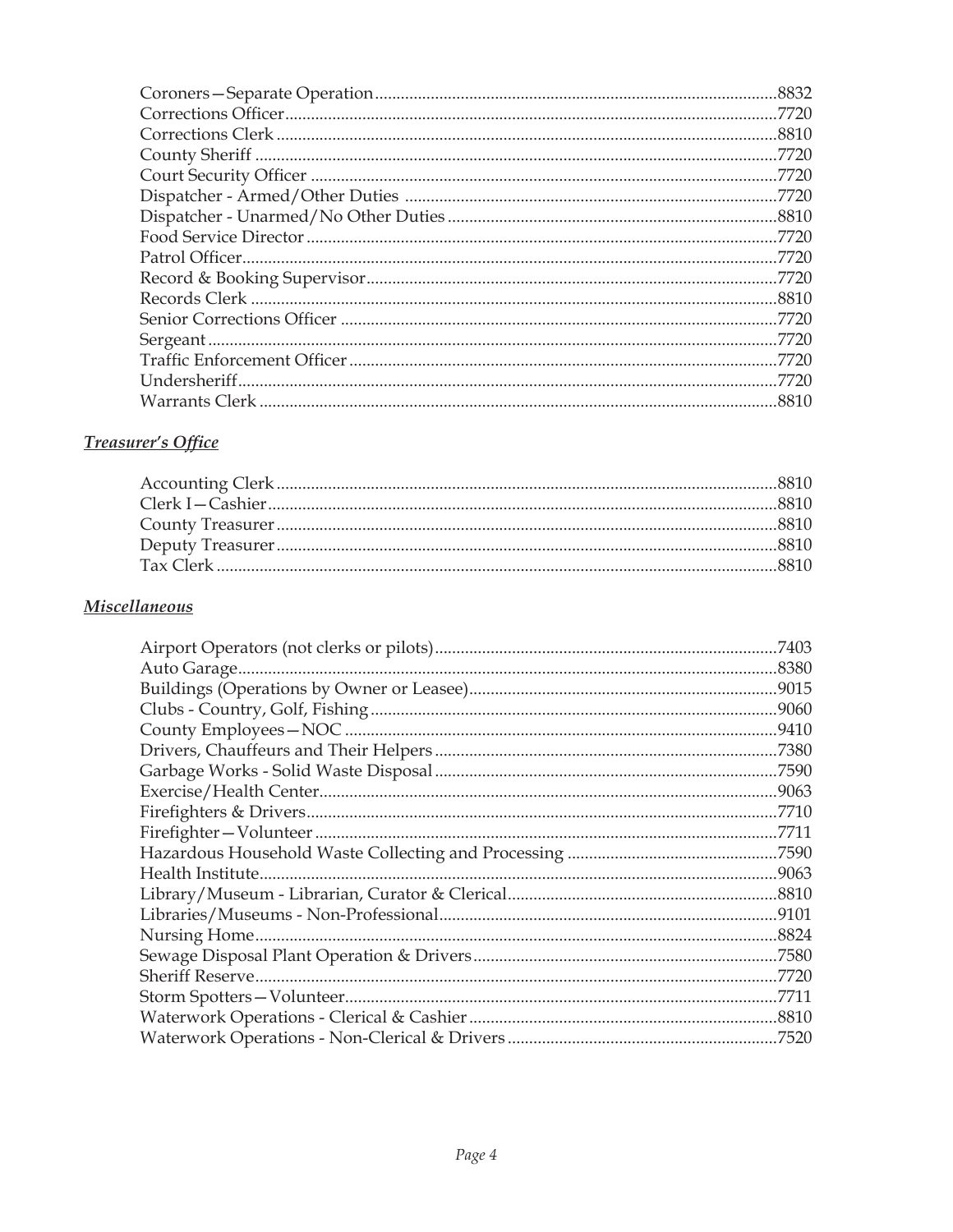## **KWORCC Class Code Descriptions**

| <b>Description</b>                                 | <u>Code</u> |
|----------------------------------------------------|-------------|
| Accountant                                         | 8810        |
| <b>Accounting Clerk</b>                            | 8810        |
| <b>Administration - County</b>                     | 8742        |
| <b>Administrative Aide - Community Corrections</b> | 8810        |
| Airport - Groundcrew/Operations                    | 7403        |
| Ambulance                                          | 7705        |
| Animal Control/Shelter                             | 8831        |
| Asphalt Foreman                                    | 5506        |
| <b>Assistant County Appraiser</b>                  | 8742        |
| Attorneys & All E'ees/Clerical                     | 8820        |
| Attendants - Juvenile Homes                        | 7720        |
| Board – Commissioners                              | 8810        |
| Bridge Foreman                                     | 5222        |
| <b>Building Inspector</b>                          | 9410        |
| <b>Building Maintenance</b>                        | 9015        |
| <b>Bus/Van Drivers</b>                             | 7380        |
| <b>CAMA Systems Operator</b>                       | 8742        |
| Captain - Sheriff's Dept.                          | 7720        |
| Cartographer/GIS Coordinator                       | 8810        |
| <b>Cemetery Operations</b>                         | 9220        |
| Chemical Applicator-Parks/Weed                     | 9102W       |
| <b>Civil Process Server</b>                        | 7720        |
| Clerical                                           | 8810        |
| Clinic-Medical/No Beds                             | 8832        |
| Clubs - Country, Golf, Fishing                     | 9060        |
| Cooks - Hospital                                   | 9040        |
| Cooks - Jail                                       | 7720        |
| Cooks - Restaurant                                 | 9082        |
| Cooks - Senior Center                              | 9082        |
| Coroner & Clerical - Separate Operation            | 8832        |
| Coroner & Clerical - Sheriff's Dept.               | 7720        |
| Corrections Officer                                | 7720        |
| County Administrator                               | 8742        |
| County Attorney & E'ees/Clerical                   | 8820        |
| County Clerk                                       | 8810        |
| County-NOC                                         | 9410        |
| Court Security                                     | 7720        |
| <b>Crossing Guards</b>                             | 7720        |
| DARE                                               | 7720        |
| Data Collector - Appraiser's Office                | 8742        |
| Detective                                          | 7720        |
| Director of Public Works                           | 9410        |
| Director of Recreation                             | 9102        |
| Diversion Coordinator                              | 8820        |
| Doctor-hospital                                    | 8833        |
| Doctor $\sim$ clinic/no beds                       | 8832        |
| Dog Catcher                                        | 8831        |
| Drivers, Chauffeurs & Helpers                      | 7380        |
| Dump Truck Driver - R&B Dept,                      | 5506        |
| <b>Electrical Inspector</b>                        | 9410        |
| Election Board/Voting Polls                        | 8810        |
| EMT's                                              | 7705        |
| Emergency Management Director/Asst. Director       | 9410        |
| Engineers                                          | 9410        |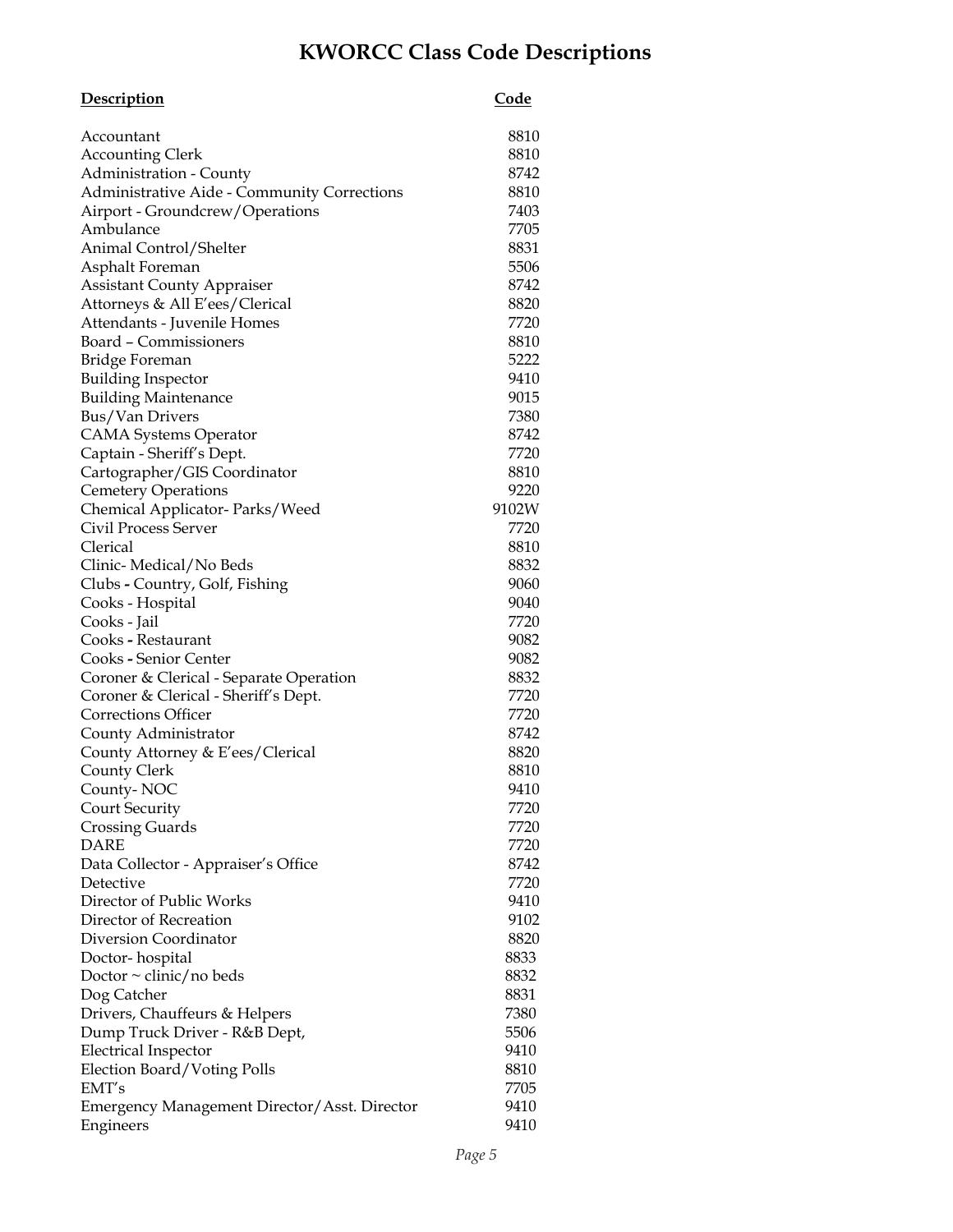| Engineer Tech II - R&B Dept,              | 5506 |
|-------------------------------------------|------|
| Engineer Tech III - R&B Dept.             | 9410 |
| Excavation/Drivers - R&B Dept             | 5506 |
| Exercise/Health Institute                 | 9063 |
| Food Service Director Sheriff's Dept.     | 7720 |
| Field Appraiser                           | 8742 |
| Firefighters                              | 7710 |
| Firefighters - Volunteer                  | 7711 |
| Fitness/Exercise Center                   | 9063 |
| Garage. Shop/Street & Road                | 5506 |
| Garage - shop only (police cars)          | 8380 |
| <b>Garbage Collections</b>                | 9403 |
| Garbage Dump/Landfill                     | 7590 |
| Garbage Dump - Transfer Station no haul   | 7590 |
| Garbage Dump - Transfer Station Haul Away | 9403 |
| Health Dept - Director in office          | 8832 |
| Health Dept - Doctor in office            | 8832 |
| Health Dept - Nurse in office             | 8832 |
| Health Dept - Clerical in office          | 8832 |
| Health Dept - Nurse/Doc Away              | 8835 |
| <b>Health Inspectors</b>                  | 9410 |
| Health Institute                          | 9063 |
| Heavy Equip. Operator-R&B Dept.           | 5506 |
| Homemaker Services                        | 8835 |
| Hospital - Anesthesiologists              | 8833 |
| Hospital - Bacteriologists                | 8833 |
| Hospital - Nurses                         | 8833 |
| Hospital - Nurses Aides                   | 8833 |
| Hospital - Other Employees                | 9040 |
| Hospital - Physical Therapists            | 8833 |
| Hospital - Physicians                     | 8833 |
| Hospital - Professional                   | 8833 |
| Hospital - Ambulance Drivers              | 7380 |
| Household Hazardous Waste                 | 9403 |
| <b>Human Resources</b>                    | 8810 |
| Information Technologist (IT)             | 8810 |
| Inspectors                                | 9410 |
| Jail - Cooks                              | 7720 |
| Jailer/Prisons                            | 7720 |
| Janitor                                   | 9015 |
| Juvenile Corrections Officer              | 7720 |
| Labor Foreman - R&B Dept.                 | 5506 |
| Laboratory Workers                        | 9410 |
| Landfill                                  | 7590 |
| Legal Assistant/Secretary                 | 7720 |
| Library - Librarians/Clerical             | 8810 |
| Library - Other Employees                 | 9101 |
| Library - Bookmobile Drivers              | 7380 |
| Lifeguards - Beach                        | 9102 |
| Lifeguards - Pool                         | 9015 |
| Maintenance - R&B                         | 5506 |
| Mapper                                    | 8810 |
| Mechanical/Maintenance - Parks/Weed       | 9102 |
| Mental Health Administrator               | 8835 |
| Meter Readers (Water)                     | 7520 |
| Mowing - Parks                            | 9102 |
| Mowing - Roadways                         | 5506 |
|                                           |      |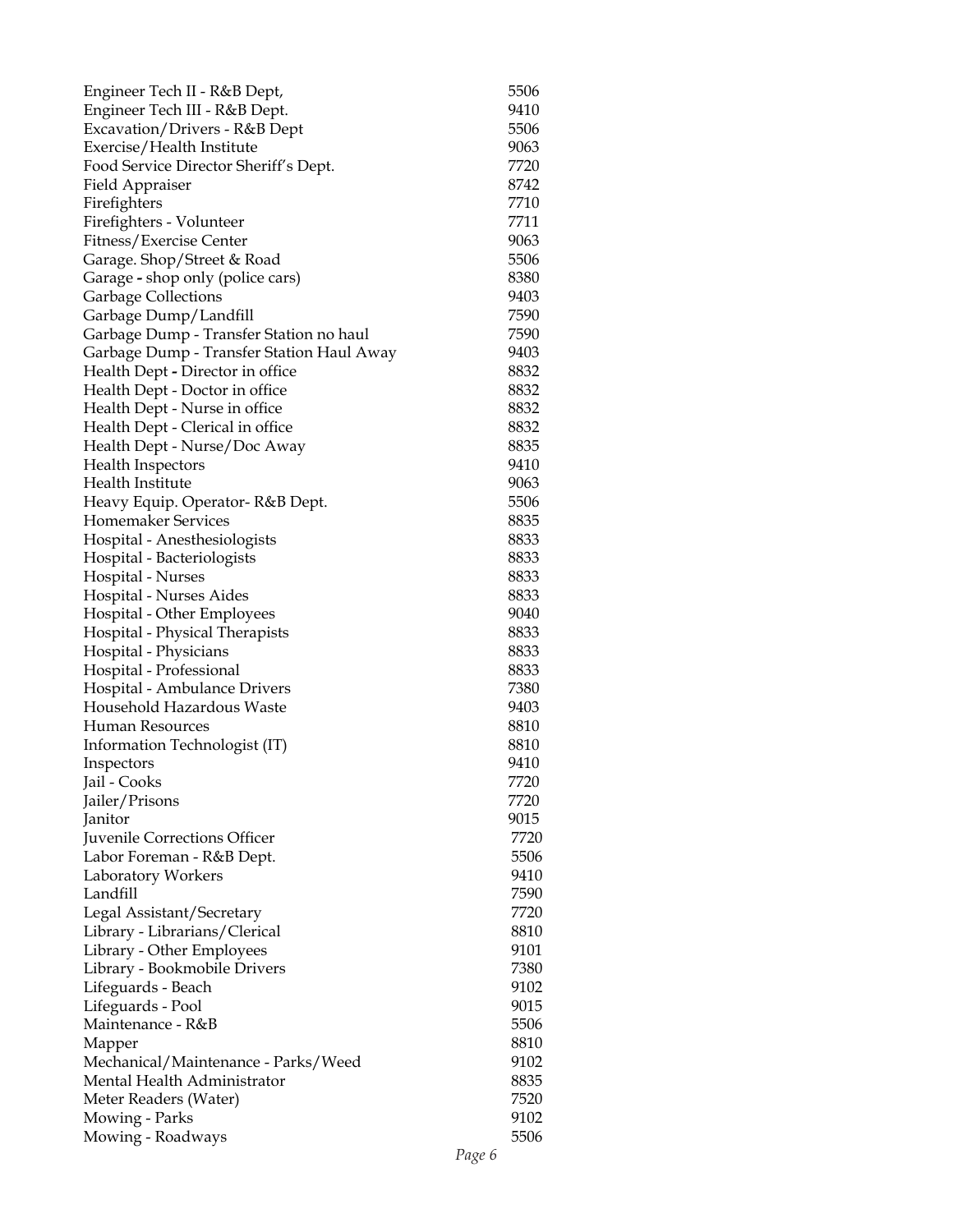| Museums - Curator/Clerical                       | 8810  |
|--------------------------------------------------|-------|
| Museums - Non-Clerical                           | 9101  |
| Noxious Weed                                     | 9102W |
| <b>Nurse Services</b>                            | 8835  |
| Nurse - Provides Public Training                 | 8835  |
| Nursing Home - all non-clerical                  | 8824  |
| Oiler Operator                                   | 5506  |
| Parks & Recreation Activities                    | 9102  |
| Park/Weed Director                               | 9102  |
| Patrol Officer                                   | 7720  |
| Personal Property Clerk-Appraiser's Office       | 8810  |
| Personnel Board                                  | 8810  |
| <b>Personnel Director</b>                        | 8810  |
| Planning Board - Officer                         | 8810  |
| Planning/Zoning Director                         | 9410  |
| Playground Aid                                   | 9102  |
| Psychologist/Psychotherapist                     | 8833  |
| Probation Officers/Drivers                       | 7720  |
| <b>Public Works Director</b>                     | 9410  |
| Purchasing Board                                 | 8810  |
| Quarry Operations                                | 1624  |
| Real Estate Clerk-Appraiser's Office             | 8810  |
| Records Clerk-Sheriff's Office                   | 7720  |
| <b>Recreation Department</b>                     | 9102  |
| Recycling - Glass & Cans                         | 7590  |
| Refuse Collection/Disposal                       | 9403  |
| Register of Deeds                                | 8810  |
| Rescue Squad - Fire                              | 7710  |
| <b>Reserve Officers</b>                          | 7720  |
| Restaurant NOC - Food/Beverage                   | 9082  |
| <b>Restitution Officer</b>                       | 7720  |
| Sales Verification - Appraiser's Office          | 8810  |
| <b>Sanitary Landfill Operations</b>              | 7590  |
| Search & Rescue                                  | 7720  |
| Sergeant                                         | 7720  |
| Service Manager                                  | 5506  |
| Sewage Disposal Plant/Drivers                    | 7580  |
| Sheriff-Officers/Drivers                         | 7720  |
| Sheriff Dispatch: Armed/Other Duties             | 7720  |
| Sheriff Dispatch: unarmed/no other duties        | 8810  |
| Sign & Traffic Assist                            | 5506  |
| Sign Installation - Road Signs                   | 5506  |
| Snow Removal/Drivers                             | 5506  |
| Social Workers - Not Police Department           | 9410  |
| Social Workers - Police-Corrections              | 7720  |
| Solid Waste (No hauling/collecting)              | 7590  |
| Sprayer Operator Truck - Park/Weed               | 9102W |
| Street/Road. Paving/Repair/Surfacing/Resurfacing | 5506  |
| Street/Road - Bridge Work                        | 5222  |
| <b>Storm Spotters</b>                            | 7711  |
| <b>Surveillance Officer - Corrections</b>        | 7720  |
| Swimming Pool - Public, part of Parks Dept.      | 9102  |
| Swimming Pool - Public, NOT part of Parks Dept.  | 9015  |
| Tax Appraiser/Assessor - Field                   | 8742  |
| Tax Collector - in office                        | 8810  |
| Tax Collector-Traveling                          | 9410  |
| Traffic Director/Enforcement                     | 7720  |
|                                                  |       |